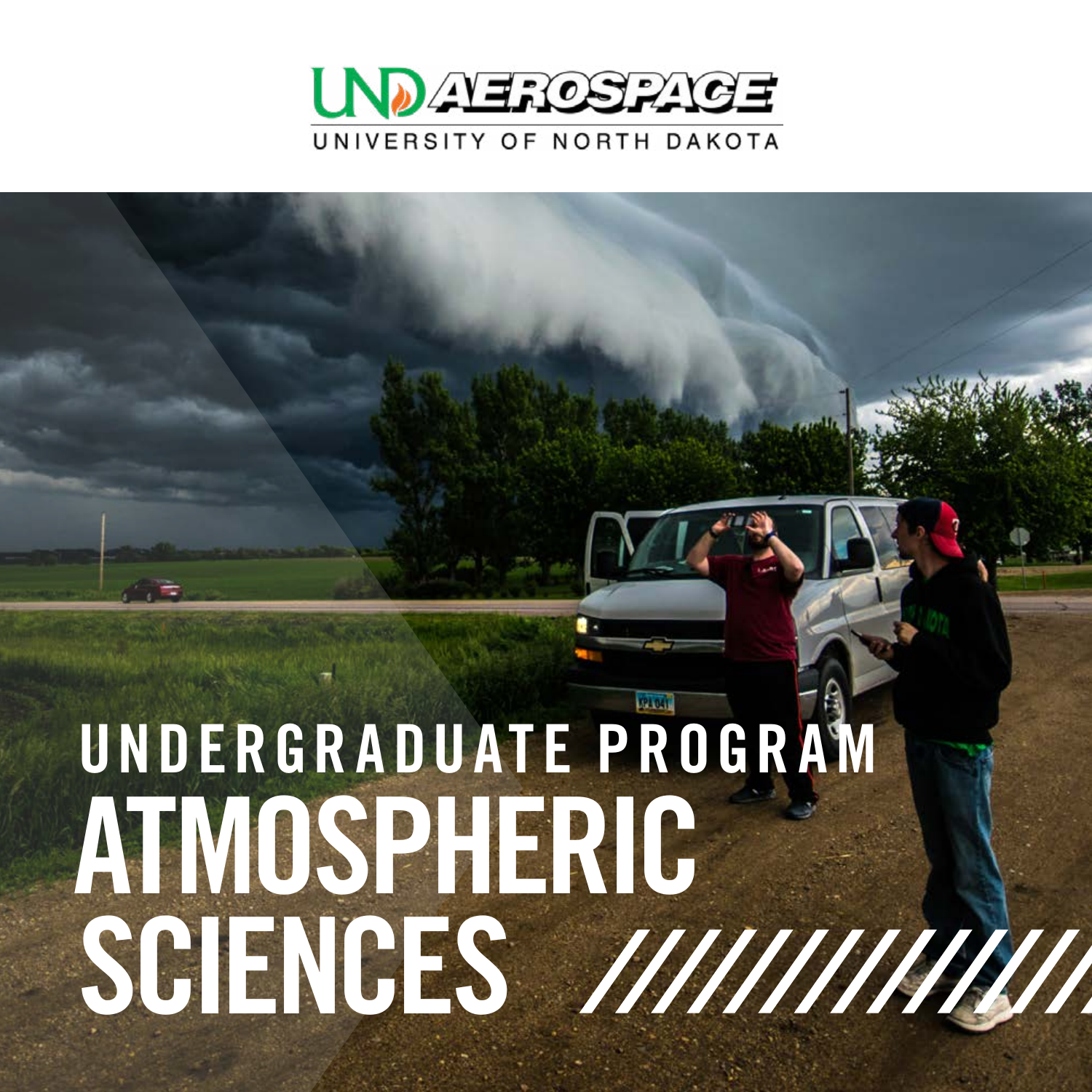# YOUR OPPORTUNITY TO LEAD

The Department of Atmospheric Sciences is committed to offering a comprehensive undergraduate program that educates students in the basics of atmospheric science and prepares them for successful careers. The curriculum includes observational techniques, data analysis and practical application. We also provide numerous experiential learning opportunities.

# Why UND Atmospheric Sciences

Many colleges and universities offer an undergraduate degree in Atmospheric Sciences or Meteorology, why should you choose the University of North Dakota?

**• Combined B.S./M.S. Degree**

Earn a Bachelor's degree and Master's degree in only 5 years

- **• NWS Forecast Office** Only one block from campus. Student volunteer program in place
- **• Broadcast Studio** Students produce a daily weather show in our broadcast studio
- **• Teaching** Opportunity to teach an introductory meteorology lab section
- **• Research** Opportunity to work on research grants with faculty
- **Doppler** weather radar learn about weather radar and collect data
- **• Four seasons** experience a wide variety of weather conditions

# <sup>2</sup> UNIVERSITY OF NORTH DAKOTA

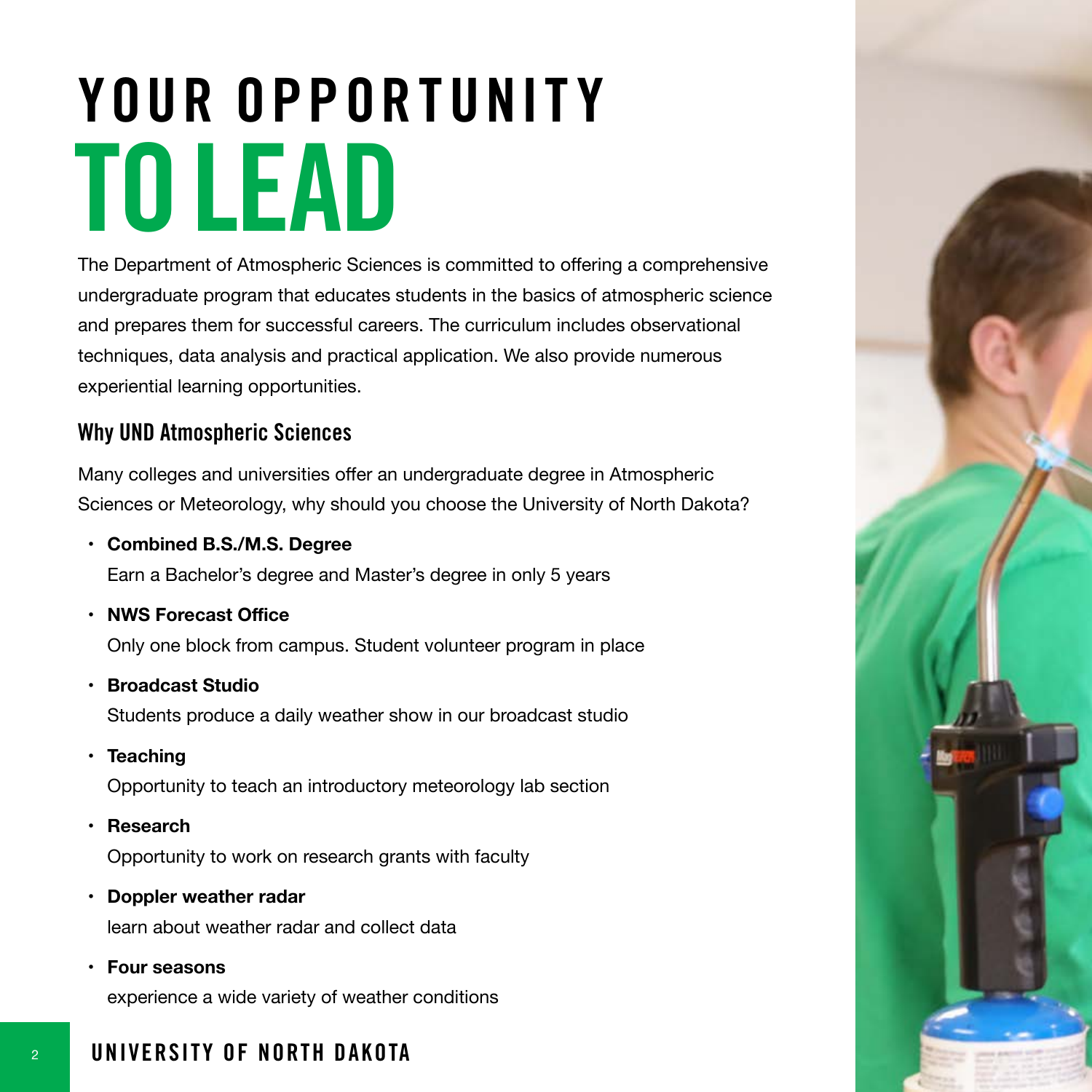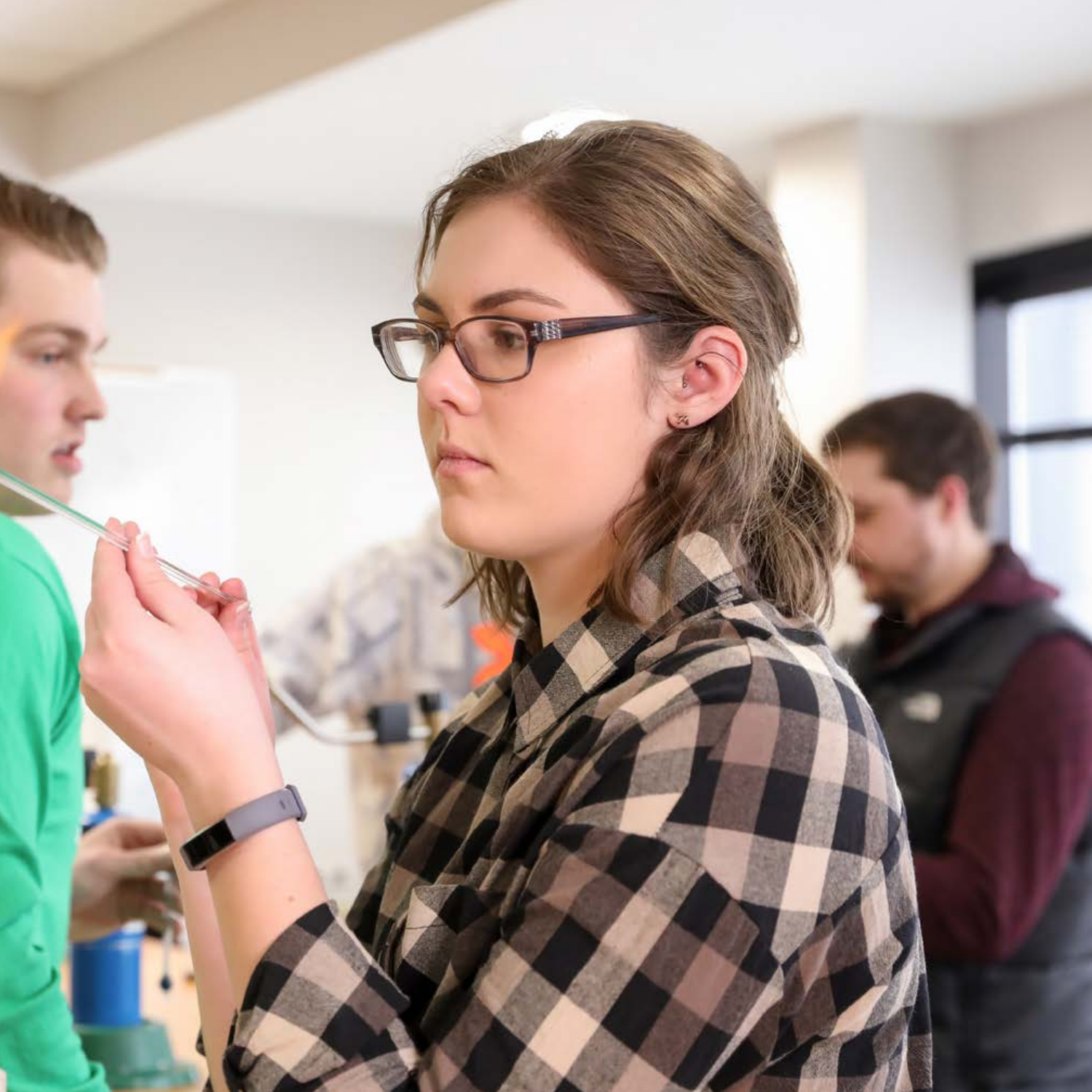# FIND YOUR PASSION

### Bachelor of Science in Atmospheric Sciences

Prepares students for careers in government, industry and broadcasting. This rigorous program provides a strong foundation in the basic physical sciences, advanced study in atmospheric processes and research opportunities.

#### Master of Science in Atmospheric Sciences

Serves students seeking advanced knowledge for professional work in the atmospheric sciences as well as those who are interested in continuing graduate studies at the doctoral level.

#### Doctor of Philosophy in Atmospheric Sciences

Prepares students for leadership roles in academia, government, and private industry in the field of atmospheric sciences.

# Combined B.S./M.S. in Atmospheric Sciences

Provides an efficient path to completion of an advanced degree and competitive qualifications for entry into a professional career.

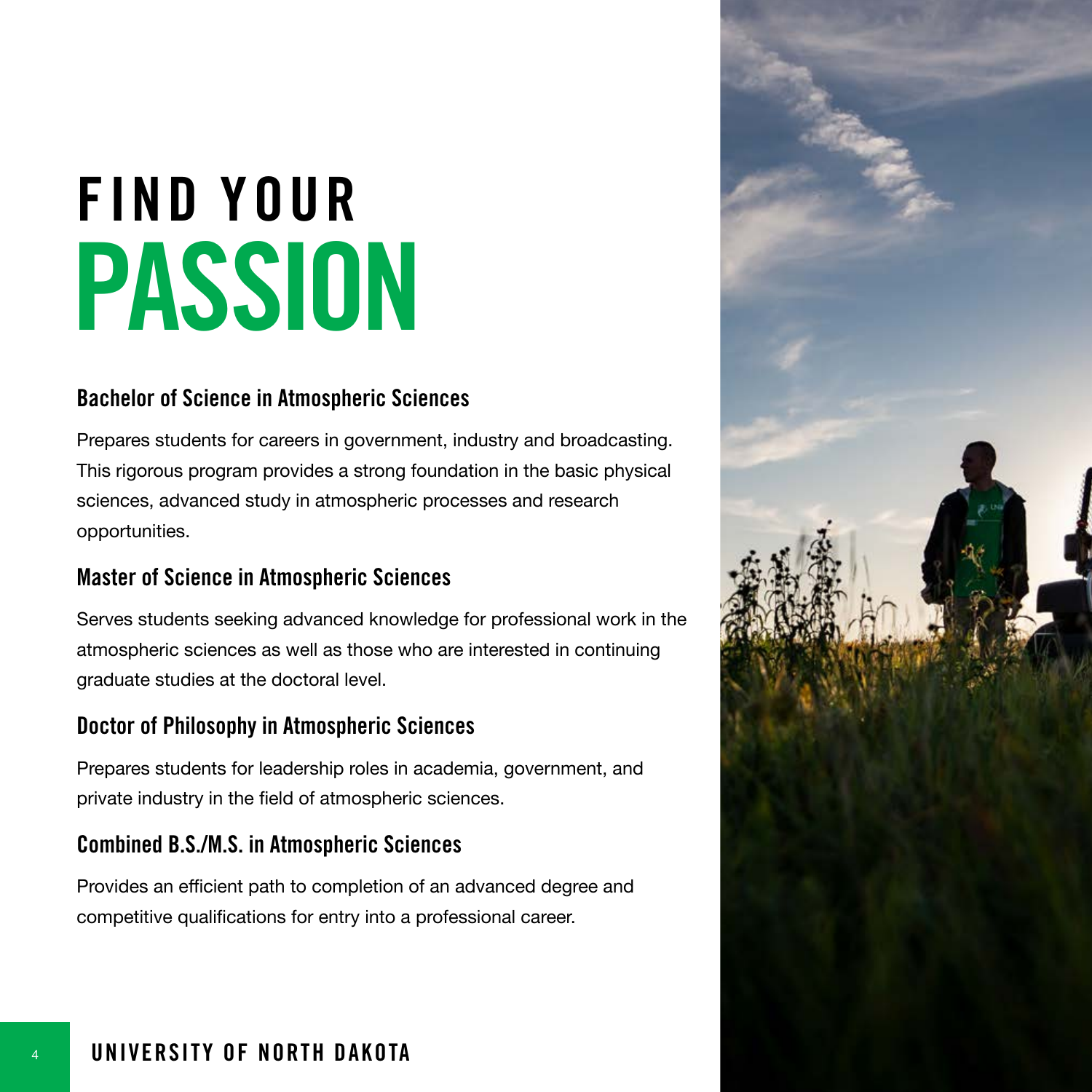

# What is a meteorologist?

A meteorologist uses scientific principles to explain, understand, observe, or forecast the earth's atmospheric phenomena and/or how the atmosphere affects the earth and life on the planet. Basically, meteorologists study and predict the weather and climate and its relationship to other environmental processes and the impact on our lives and economy. Meteorologists can have many different jobs including daily weather forecasting, atmospheric research, teaching, broadcasting and supporting clients through private sector meteorological companies.

### Research Aircraft

The University of North Dakota utilizes a Cessna Citation II aircraft for the purpose of atmospheric research. This aircraft has the capability to sample winds and turbulence, cloud microphysics, atmospheric chemistry and aerosol, and electric field. Operating altitudes range from near the surface to 13 km.

#### Weather Radar

The University of North Dakota owns and operates a 5-cm wave length polarimetric Doppler weather radar, dubbed NorthPol. The system is used to support not only departmental research but also hands on classroom learning through radar courses taught in the Atmospheric Science Department.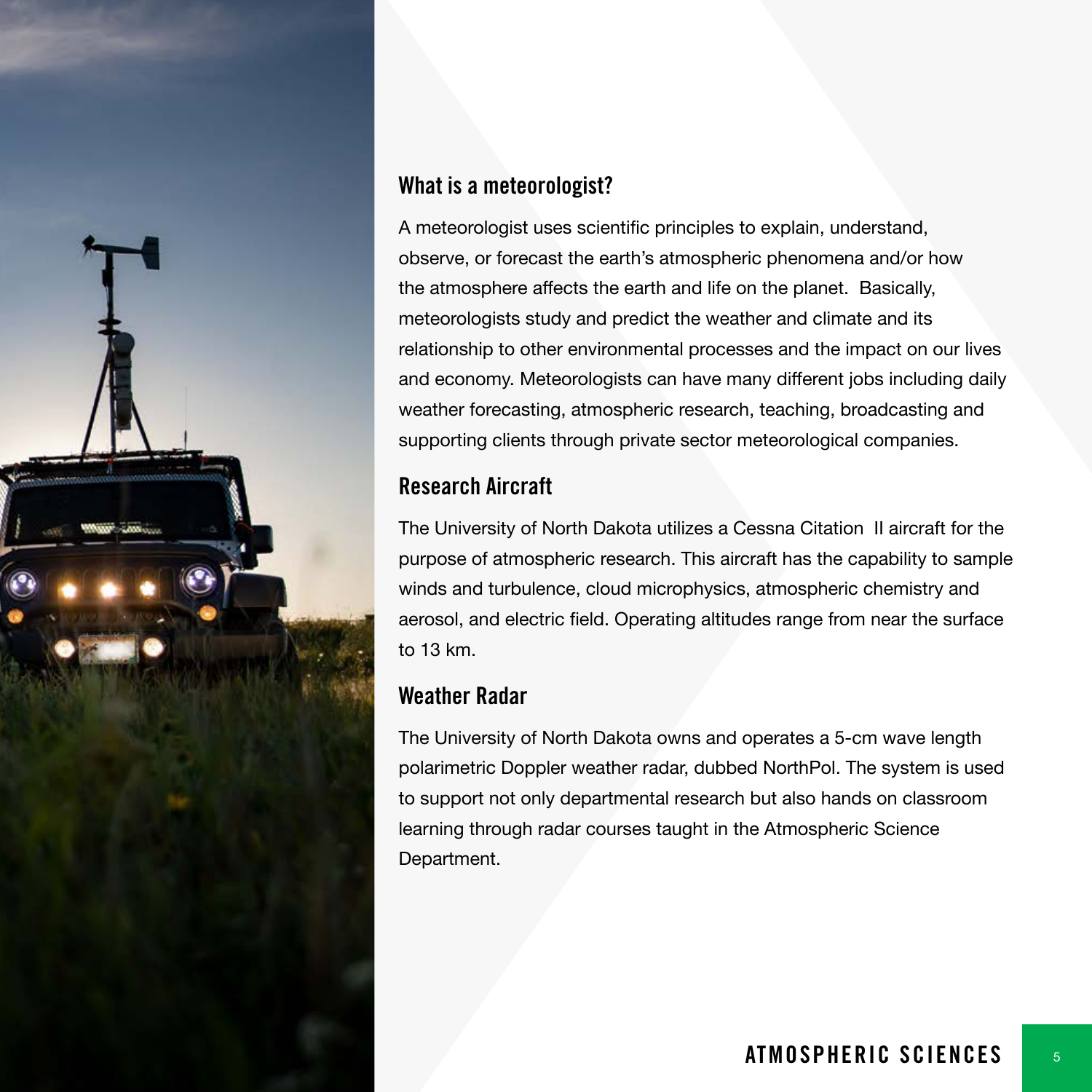

### Weather Broadcasting

Students have opportunities to gain experience in weather broadcasting. The student-run Daily Weather Update creates a weather segment five days a week for broadcast on the Atmospheric Sciences webpage and social media. The show relies on students for content, graphics, and on-air presentation.

# Aerosol Robotic NETwork (AERONET)

AERONET (AErosol RObotic NETwork) is a worldwide sun-photometer network that provides measurements of aerosol properties for climate and air quality related applications. The UND AERONET station is located at the UND observatory site west of Grand Forks and is used to study local aerosol phenomena as well as long range aerosol plume transports.

### UND AMS (American Meteorological Society)

This chapter of the national AMS organization is for all UND students interested in the weather. Activities include community service projects, fundraisers, and social events to foster fellowship between our members.

#### Thunderstorm Experience Class

Follow the Storm Chasers class on twitter @UNDchase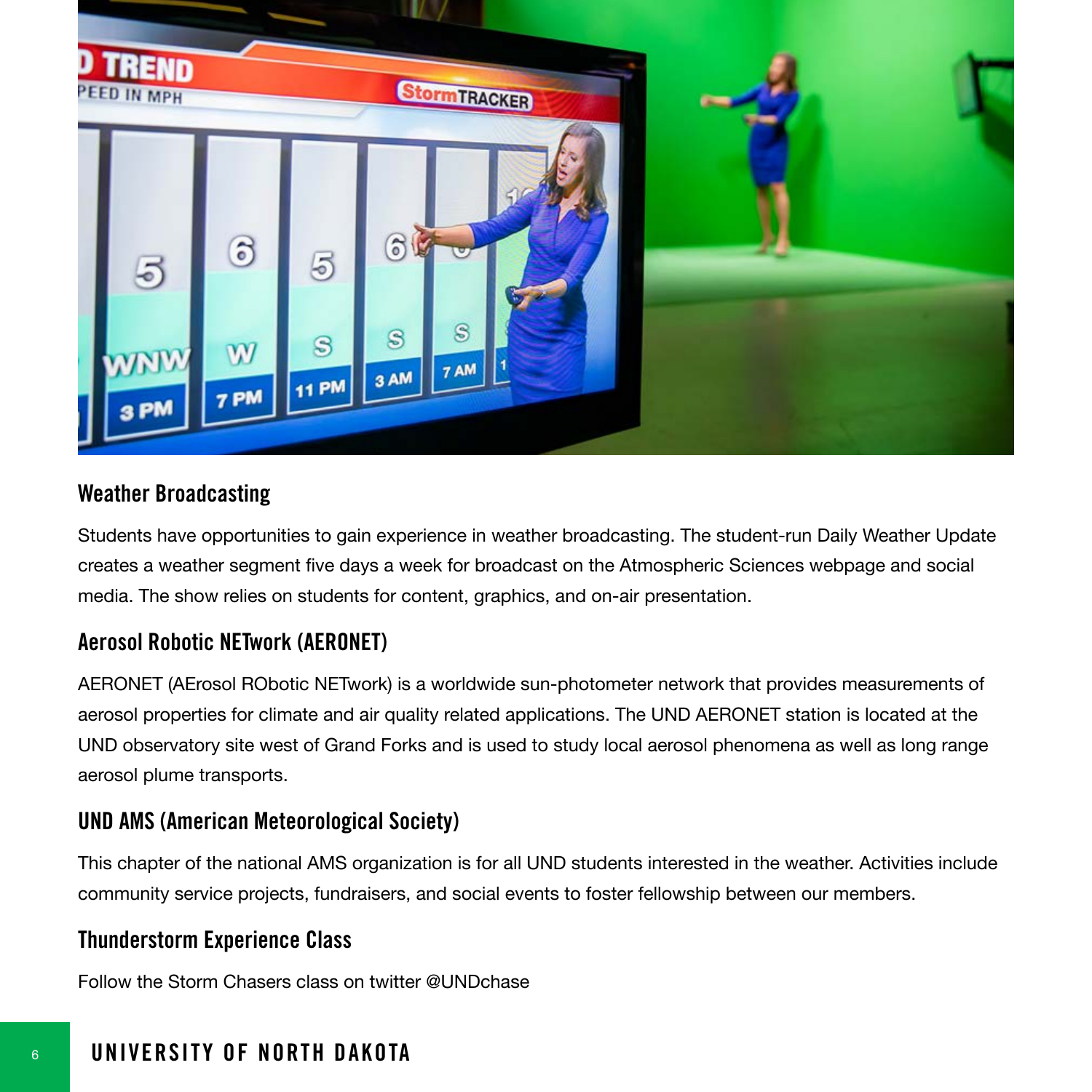

# FOLLOW OUR SKYCAM

Funded by a number of generous donors during an UND Alumni Assocation Crowdfunding campaign in 2018, a high-definition camera was installed on top of Clifford Hall. Facing west, it looks across Ryan and Robin Halls. The astute observer can even see the hustle and bustle of air traffic in and out of the Grand Forks Airport! In the short time it has been operational, the camera has witnessed a number of interesting weather phenomena including gravity waves, light pillars, blowing snow, and sun dogs.





youtube.com/UNDAtmosphericSciences